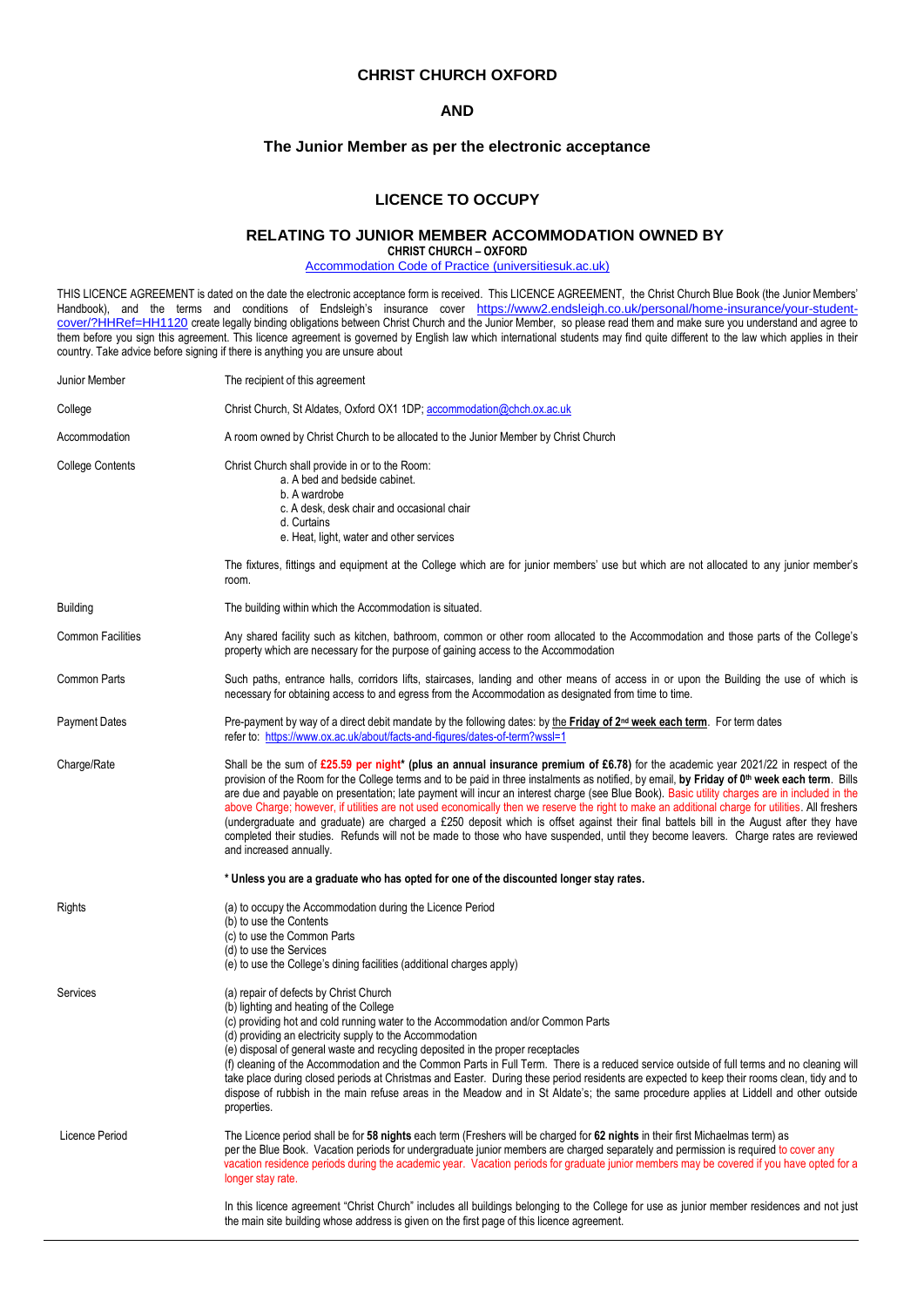Christ Church agrees to grant and the Junior Member agrees to take a licence of the Accommodation for the Licence Period on the conditions set out in this licence agreement, in the Christ Church Blue Book (Junior Members Handbook), and the terms and conditions of Endsleigh's insurance personal possessions cover set out at [https://www2.endsleigh.co.uk/personal/home-insurance/your](https://www2.endsleigh.co.uk/personal/home-insurance/your-student-cover/?HHRef=HH1120)[student-cover/?HHRef=HH1120.](https://www2.endsleigh.co.uk/personal/home-insurance/your-student-cover/?HHRef=HH1120)

## **1.0 The Junior Member acknowledges that:**

- 1.1 The Junior Member shall occupy the Accommodation as a licensee and that no relationship of landlord and tenant is created between Christ Church and the Junior Member by this Licence.
- 1.2 Christ Church retains control, possession and management of the Accommodation and the Junior Member has no right to exclude Christ Church from the Accommodation.
- 1.3 The Licence to occupy granted by this agreement is personal to the Junior Member and is not assignable.
- 1.4 The Accommodation (if it includes more than one bedroom) may be shared only with another Junior Member of Christ Church who has entered into an agreement with Christ Church on the same terms as this Licence.
- 1.5 Without prejudice to its rights under Clause 5. Christ Church shall be entitled at any time on giving not less than 3 days' notice to require the Junior Member to transfer to alternative accommodation elsewhere within a Christ Church owned property and the Junior Member shall comply with such requirement whereupon this Licence shall apply to the new accommodation once all necessary consequential changes have been made.

### **2.0 Junior Members' Obligations:**

- 2.1 To ensure the charge payment is paid to Christ Church in advance on or before the Payment Dates. Failure to pay on time will incur an Administration fee of £25.
- 2.2 To check the Accommodation and Contents and report any problems to the Steward's Office and/or House Manager within 7 days of the start of the Licence Period.
- 2.3 To keep the Accommodation, the Accommodation Contents and (jointly with other junior members) the fixtures and fittings in the Common Parts in a clean and tidy condition and not to damage them.
- 2.4 At the end of the Licence Period to leave the Accommodation (in a clean and tidy condition and clear of all rubbish and personal belongings) and to return to Christ Church the keys/fobs to the Accommodation.
- **2.5 To vacate the room no later than 0930hrs on the day of departure or such other time as notified by the Steward's Office. Failure to vacate the room by the appointed time will result in a charge of £50 per night.**
- 2.6 To comply with the University of Oxford's Regulations and with the Christ Church Blue Book.
- 2.7 To comply with all applicable legislation to ensure that the Junior Member's actions or negligence does not have an adverse effect on Christ Church or the University of Oxford or on the owners or occupiers of nearby property. Non-adherence to Covid-19 rules/ guidance and instructions may result in immediate exclusion from residence and may also apply to future years' residence in college accommodation.
- 2.8 To report to Christ Church as directed in the Blue Book damage or want of repair at the Accommodation or failure of the Services as soon as reasonably practicable and in any event within 24 hours of becoming aware of it.
- 2.9 To pay to Christ Church all costs reasonably incurred in enforcing the Junior Member's obligations in this licence agreement or arising from a breach of them (including compound interest at the rate of 2% per week whilst payment is overdue).
- 2.10 Where damage or loss occurs at the Accommodation and it is not possible for Christ Church (acting reasonably) to ascertain who is at fault, to pay a fair and reasonable proportion of the cost of repairing the damage or reinstating the loss. The Junior Member shall not be required to contribute to loss or damage which, in Christ Church's reasonable opinion, has been caused by an intruder provided that the Junior Member has complied with his/her obligations in this licence agreement relating to Accommodation security.
- 2.11 Promptly to send to Christ Church a copy of any communication the Junior Member receives which is likely to affect the Accommodation.
- 2.12 In accordance with the Blue Book, not to make any repairs, alterations or additions to the standard electric fittings or equipment in the Accommodation which may be a fire risk or in any other way to put at risk the health and safety or security of others or Christ Church's or other people's property or Christ Church's block insurance policy.
- 2.13 If the Accommodation is on the ground or first floor, not to leave the Accommodation unoccupied without first closing and locking the window and not at any time to leave the Accommodation unoccupied without locking the door (see Blue Book).
- 2.14 To comply with The University of Oxford's environmental policy ([http://www.admin.ox.ac.uk/estates/environment/statemento.shtml\)](http://www.admin.ox.ac.uk/estates/environment/statemento.shtml) and in particular (a) to take reasonable steps to avoid wasting fuel (e.g. by turning off lights and electrical equipment when not in use) or water and (b) participate in any waste recycling schemes operated by Christ Church or by others, details of which can be found in the Blue Book.
- 2.15 Where the Junior Member becomes aware of damage to the Accommodation caused by an intruder, to report the incident to the Steward's Office and/or Christ Church Porter's Lodge immediately, or as soon as reasonably practicable.
- 2.16 Junior members are strictly forbidden to go on the roofs of any part of the College, to climb any walls or to be on the window ledges above the ground storey of any College building. You are also forbidden to be in the pond ('Mercury') in Tom Quad, or to cause any other person to be in the pond. Any contravention of these rules will be treated by the Censors as a disciplinary offence.
- 2.17 The Licensee will further agree:
	- (i) To retain keys/fobs to the Room supplied by the College and not to part with possession of the said keys/fobs or arrange for copies to be passed to third parties;
	- (ii) Not to have or use candles or naked flames the Room or in any of the College premises and to observe all fire and safety regulations at all times.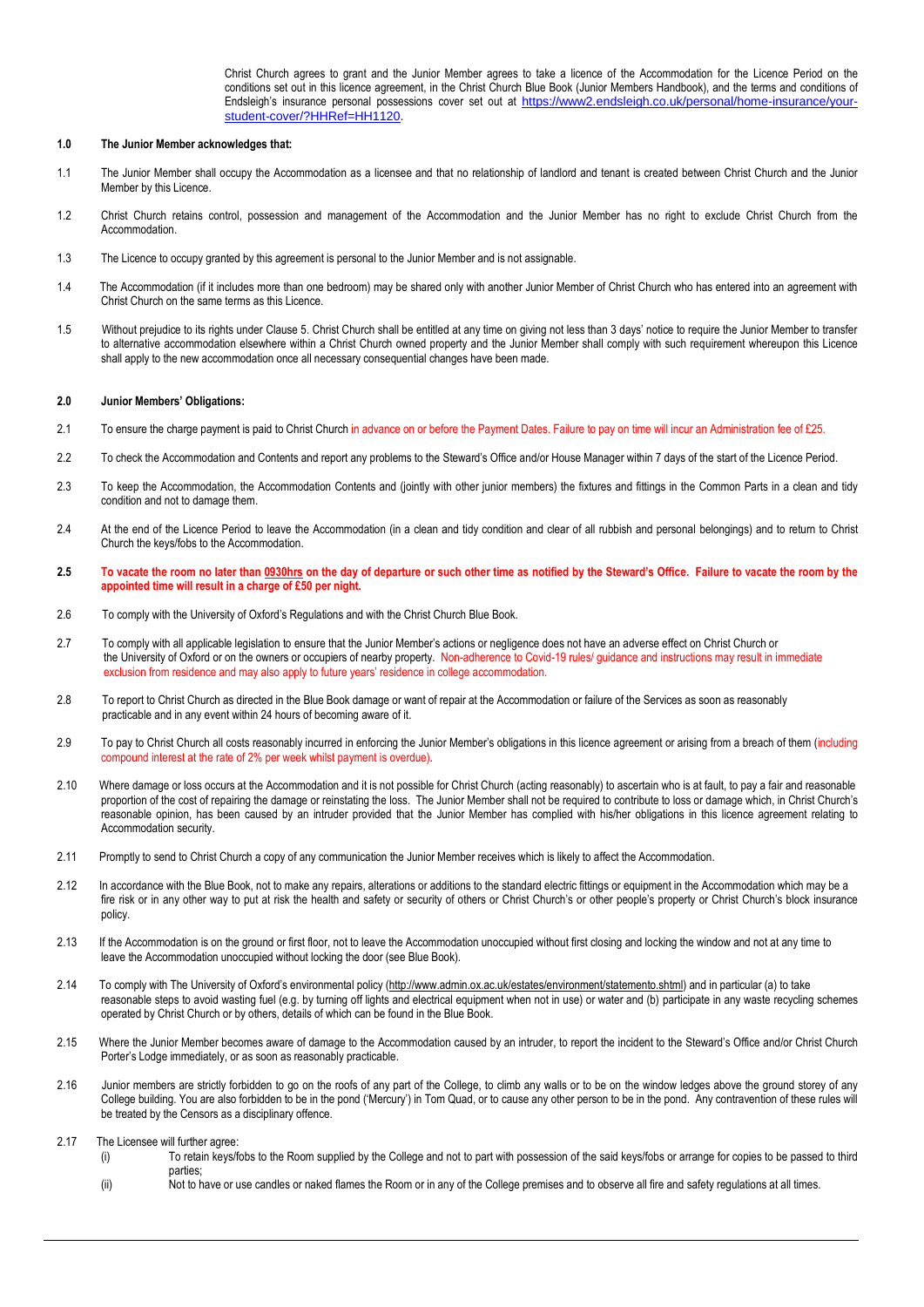#### **3.00 Christ Church's Obligations**

To provide the Services, subject to the Blue Book which includes reporting procedures and response times for repairs, details of arrangements for refuse collection and expected clearance times for ice, snow and leaves from the Accommodation grounds.

- 3.1 Whilst College Officers reserve the right to access all areas if necessary, your right to privacy in your own room is recognised. Thus, you will normally receive 7 days' notice from the Steward's office to your Christ Church email address for planned maintenance such as window cleaning, significant maintenance work (such as electrical testing), and conference show-rounds (designated rooms only), although non-urgent maintenance work or conference show-rounds may be undertaken at shorter notice with your agreement. If you report a maintenance matter to the House Manager, your consent to access your room to rectify the matter is deemed to have been granted and no further notice to access your room will be given. Please note that it will not be possible to give 7 days' notice for unplanned (reactive) maintenance which may be done within 48 hours' notice. Any maintenance work considered, in the opinion of the House Surveyor and/or Clerk of Works, to be urgent or an emergency will be undertaken within 24 hours unless it requires immediate action; where required, alternative accommodation will be provided for the duration of any works to minimise disruption to the resident.
- 3.2 Routine access during the working week is required by your Scout, for cleaning, and (occasionally) by the House Manager and her Assistants (or the Manager at the Liddell Building) and by Lodge Porters in the course of their management duties, including inventory, safety, security and staff supervision. Other than for health and safety reasons and/or where there are reasonable grounds to suspect contraventions of the licensing agreement (where no notice will be given), access by management staff, to check on staff performance and general standards of room cleanliness and repair will be in accordance with the timetable as printed in the Blue Book. It is inevitable that due to staff availability, occasional changes to the schedule of inspections are needed and occupants will, where practical, be informed in advance about any such changes applying to their rooms by a member of the housekeeping team. The Steward also conducts occasional inspections. Such routine visits will not normally be pre-notified, though your immediate convenience will be respected. This understanding includes essential Legionellosis-related routine health and safety checks by the Compliance Officer (a member of the Clerk of Works' staff).
- 3.3 Not to disclose personal information obtained from the Junior Member except as permitted by clause 4.17 of this licence agreement or where there is serious risk of harm to the Junior Member, to others or to Christ Church's property.
- 3.4 To make available to the Junior Member for inspection by prior arrangement the College's:
	-
	- (a) Portable Appliance Testing (PAT) policy (contained in the electrical regulations in the Blue Book);<br>(b) Fault reporting and emergency procedures for use of any Christ Church owned laundry (where ap (b) Fault reporting and emergency procedures for use of any Christ Church owned laundry (where applicable);<br>(c) The Universities UK Code of Practice for the Management of Student Housing (at http://www.universitiesuk
	- The Universities UK Code of Practice for the Management of Student Housing (at http://www.universitiesuk.ac.uk/acop/)
	- (d) The University's transport policy (at [http://www.tsu.ox.ac.uk\)](http://www.tsu.ox.ac.uk/)
	- (e) Christ Church's service level statement on reporting and rectification of building defects (contained in the Blue Book).
- 3.5 Before the end of the first week of the licence period, Christ Church will provide the Junior Member with a copy of the Blue Book which contains information and advice about:
	- (a) action to be taken in the event of an emergency, including emergency contact details, how to call an ambulance, where to get first aid, and how to report an accident or safety defect;
	- (b) health & safety matters such as how to avoid common fire risks; safe cooking in the designated areas of the Accommodation and why cooking (other than in designated kitchens) in the Accommodation is a safety risk and in breach of this licence agreement; electrical safety and voltage differences; the dangers of using candles or other naked flames or storing flammable material, which is forbidden; location and operation of fire extinguishers; the possibility of disciplinary action or criminal proceedings for misuse of fire fighting equipment or for tampering with fire precaution equipment.
	- (c) how to get access to the Accommodation in the event of the Junior Member losing their keys/fobs;
	- (d) cleaning schedules and Junior Members' responsibilities for cleaning (where applicable);
	- (e) the respective roles and responsibilities of Christ Church and its residents;
	- (f) health, welfare, and guidance on communal living;
	- (g) where to get advice on financial difficulties;
	- (h) where to get counselling;
	- (i) how to register with a local health service;
	- (j) the management structure for Christ Church and contact details of the House Manager, Lodge Porters, and appropriate College Officers, with out-of-hours emergency contact details;
	- (k) any special arrangements made to help with any disability the Junior Member may have disclosed to Christ Church.
- 3.6 To give a receipt for any of the Junior Member's property confiscated under the terms of this licence agreement.
- 3.7 To ensure security staff are clearly identified, and that any staff or contractors requiring access to the Accommodation carry, and allow the Junior Member to inspect, appropriate identification documents.
- 3.8 To maintain any kitchen facilities in the Accommodation Common Parts in good order and repair, and to keep any equipment there in proper working order.
- 3.9 To ensure that clear and appropriate instructions for use are given for any equipment which the Junior Member needs to operate in the Accommodation.
- **4.00 Other conditions**
- 4.1 Cooking is not permitted in rooms. The only cooking appliance permitted in your room is an automatic electric kettle or coffee maker and, in areas where there is no Tea Point (Tom Quad only), an automatic pop-up toaster. Tea Points are provided in all other staircases and are equipped with a kettle, toaster and microwave. In the Liddell Building and St Aldate's Quad, all cooking appliances must be kept in kitchens. Please refer to the Blue Book for advice on safe cooking.
- 4.2 Any electric iron, electric heater or fan, electric or open flame cooking appliances will be confiscated and the occupant of the room in which they are found fined. You are permitted to bring into your room a radio, television set, computer and printer, audio equipment and a hair dryer, but it is your responsibility to ensure that all items of electrical equipment brought for use in College accommodation are safe. The accepted method of demonstrating electrical safety of electrical equipment, irrespective of age, is for it to be Portable Appliance Tested (PAT) by a qualified electrician and labelled stating 'tested for electrical safety – PASSED', with the date of the test and the name and contact details of the tester. Christ Church carries out PAT tests biannually on its own appliances and expects equipment brought in to be tested at similar intervals.

 The College electrician will be available for two half days at the beginning of each term in the JCR or other location (details and dates to be advised) to check and PAT the occasional electrical appliance where testing and labelling may have been overlooked. Simple remedial work to enable an appliance to pass such as replacing fuses, but not replacing power plugs, will be carried out. However, any items which comprehensively fail will, at the College electrician's discretion, be rendered unusable, confiscated or labelled as 'failed' and the owner will be informed in person at the time. In some cases, it may be appropriate for the College electrician to replace a power plug but this would first be agreed with the owner of the appliance.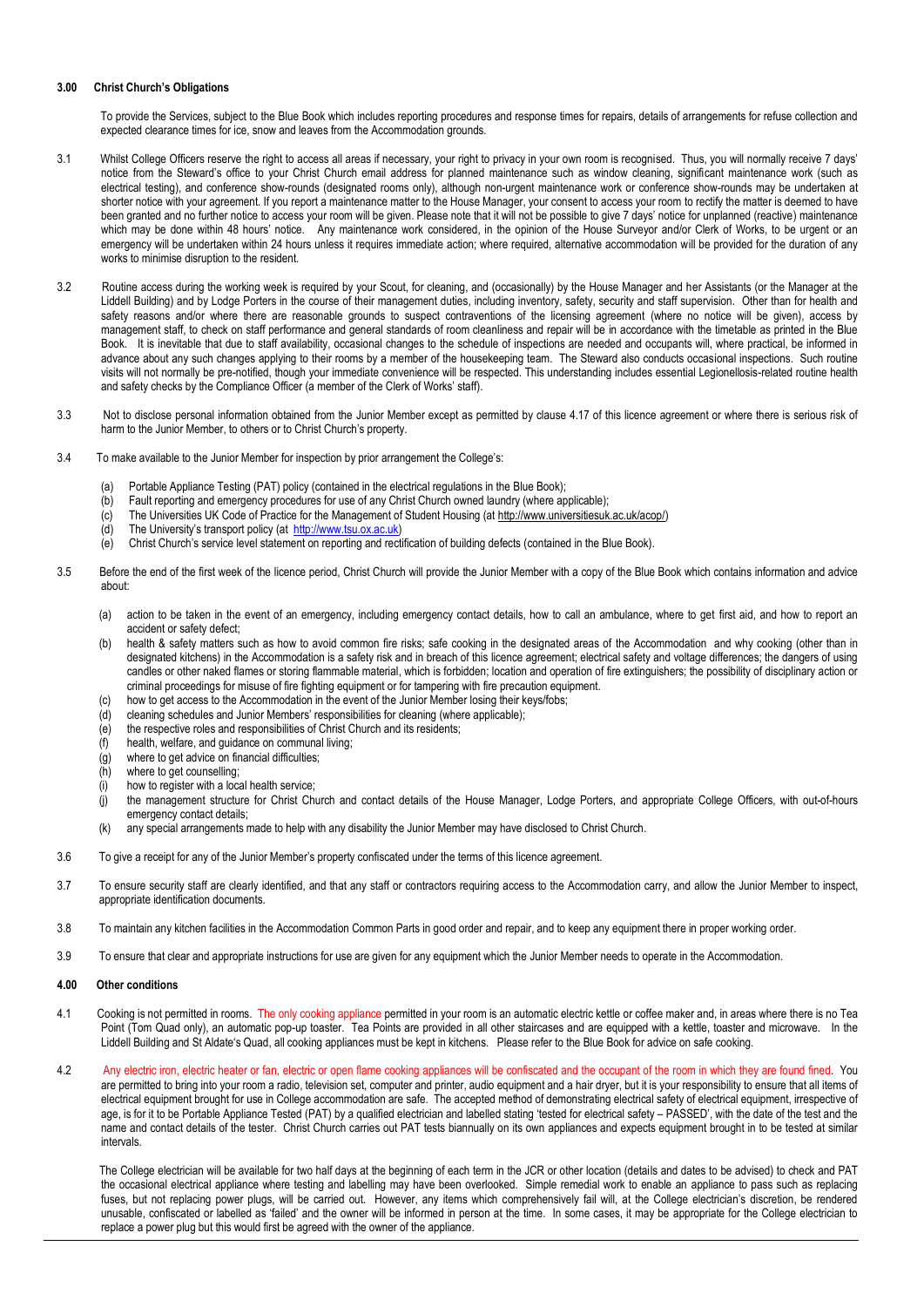Similar action will be taken for any other electrical equipment deemed to be unsafe discovered in rooms. In these cases, notification of all items confiscated will be given to the junior member by way of a note left in the room or by email from the House Manager or a member of her staff. Items will be returned at the end of term provided they are then removed permanently from Christ Church premises.

 In particular, modern, insulated, correctly-wired and properly fuse-rated plugs should be used. If there is any doubt, equipment should be checked by a qualified electrician, and the electrician may also be able to offer advice.

4.3 Electricity supplies worldwide can vary between 100 volts and 240 volts. The normal voltage and frequency of the electrical supply in the United Kingdom is 230v 50Hz and only equipment designed for the standard UK electrical supply may be connected to the College's electrical system. All electrical equipment should display the British Standard Kite-mark or a genuine CE mark (European Certificate of Conformity). Furthermore, please note that adaptors may not be used: the connection of more than one portable electrical appliance must be affected by the use of a multi-way extension leads; the loading must not exceed 13 amps. It is strictly forbidden to tamper with electrical circuits and the College's fixed wiring on obvious grounds of personal safety. Please follow these simple rules:

- Never touch electrical equipment with wet hands.
- Never touch light switches if they are cracked or show signs of damage and report this immediately to your scout and/or the Porters' Lodge.
- Never plug electrical equipment into sockets that show signs of damage, are cracked, have part or all of the cover missing and report this immediately to your scout and/or the Porters' Lodge.
- Never force plugs into sockets if they do not easily fit.
- Never use mains-powered electrical equipment in a bathroom.
- Always check cables are securely attached to appliances and are not cut, nicked or damaged in any way. There should be no joints in cables and certainly no repairs with insulation tape. Cables should be checked for overheating or discolouration.

 The introduction into rooms of decorative lighting arrangements including Christmas fairy lights is permitted subject to (i) their being electrically tested and properly fuse rated prior to being plugged into a 13-amp socket and (ii) room occupants ensuring that these lights are turned off whenever the room is unoccupied.

- 4.4 Not to put anything harmful, or which is likely to cause blockage, in any pipes or drains.
- 4.5 Not to remove from, affix to, change, damage or attempt to repair the structure or decorative finish of any part of the Accommodation or the Contents.
- 4.6 Not to bring any additional furniture (including items such as fridges, cookers, electric heaters, electric blankets, chairs, beds, rugs etc.) into the Accommodation without the Steward's prior written consent.
- 4.7 Not to use the Accommodation for any other purpose other than as a study bedroom.
- 4.8 Not to share the Accommodation or sub-let it or transfer occupancy to any person. *Occasional* overnight visitors are allowed, in guest rooms, on the conditions set out in the Blue Book.
- 4.9 Not to cause any nuisance, offence, disruption, harassment or persistent disturbance to others.
- 4.10 Not to add to telephone services to the Accommodation without Christ Church's prior written consent and not to add to or change the IT services installation or supply in the Accommodation.
- 4.11 Not to bring into the Accommodation any animal, including goldfish, unless it is an aid for a person with a disability. The Junior Member is requested to notify Christ Church in advance if an assistance animal is needed at the Accommodation, as adjustments may need to be made to accommodate it. Junior Members will be responsible for the proper care and control of assistance animals and any damage or nuisance which an animal causes.
- 4.12 Not to keep any vehicle or vehicle parts in any part of the Accommodation other than (a) bicycles in the designated cycle store/areas; or (b) mobility assistance vehicles and not to ride or drive any vehicle in the Accommodation unless it is a mobility assistance vehicle. Users of mobility assistance vehicles are requested to contact Christ Church in advance as Christ Church may need to make reasonable adjustments to accommodate it (without imposing any obligation on Christ Church if the vehicle cannot reasonably be accommodated). Motor cars, electric scooters, hover boards and drones are not permitted on Christ Church property.
- 4.13 Not to cause any obstruction of the Common Parts.
- 4.14 **Smoking Policy: Smoking is not permitted in any buildings or within the curtilage of any college sites**.
- 4.15 Blu-tac, or any other fixing materials (sellotape, white tac, drawing pins etc.) should not be used on any of the walls in Junior Member rooms. A notice board is provided for use by Junior Members for notices and pictures etc.
- 4.16 Weapons and corrosive liquids or chemicals are strictly prohibited.
- 4.17 The Junior Member hereby authorises Christ Church to use his/her personal data for all lawful purposes in connection with this licence agreement (including debt recovery, crime prevention, Christ Church's block insurance policy with Endsleigh and all matters arising from the Junior Member's membership of Christ Church and The University of Oxford).
- 4.18 Christ Church's liability for loss or damage to person or property is excluded unless the loss or damage is caused by Christ Church's negligence or breach of its obligations in this licence agreement and, personal belongings left at the Accommodation are at the Junior Member's own risk. Although the Junior Member's personal belongings (up to a maximum value of £10,000 in total) are insured under Christ Church's block insurance policy with Endsleigh (see [https://www2.endsleigh.co.uk/personal/home-insurance/your-student-cover/?HHRef=HH1120\)](https://www2.endsleigh.co.uk/personal/home-insurance/your-student-cover/?HHRef=HH1120) this insurance is subject to the conditions, exclusions, limitations and excesses of the policy. "Top-up" insurance cover is available direct from Endsleigh, and details of how to arrange this are given on the Endsleigh web-site.
- 4.19 Christ Church is not liable to repair any damage caused by the Junior Member unless the cost is met by insurance or by the Junior Member (any excess on the policy being payable by the Junior Member). This clause shall not apply where Christ Church has an overriding statutory obligation to make the Accommodation safe.
- 4.20 Christ Church may temporarily suspend use of the Common Parts, including communal kitchens, if they are not kept in a clean and tidy condition by the junior members using them.
- 4.21 This licence agreement does not affect the disciplinary powers of Christ Church or of the University of Oxford see <http://www.admin.ox.ac.uk/statutes/regulations/#disc> .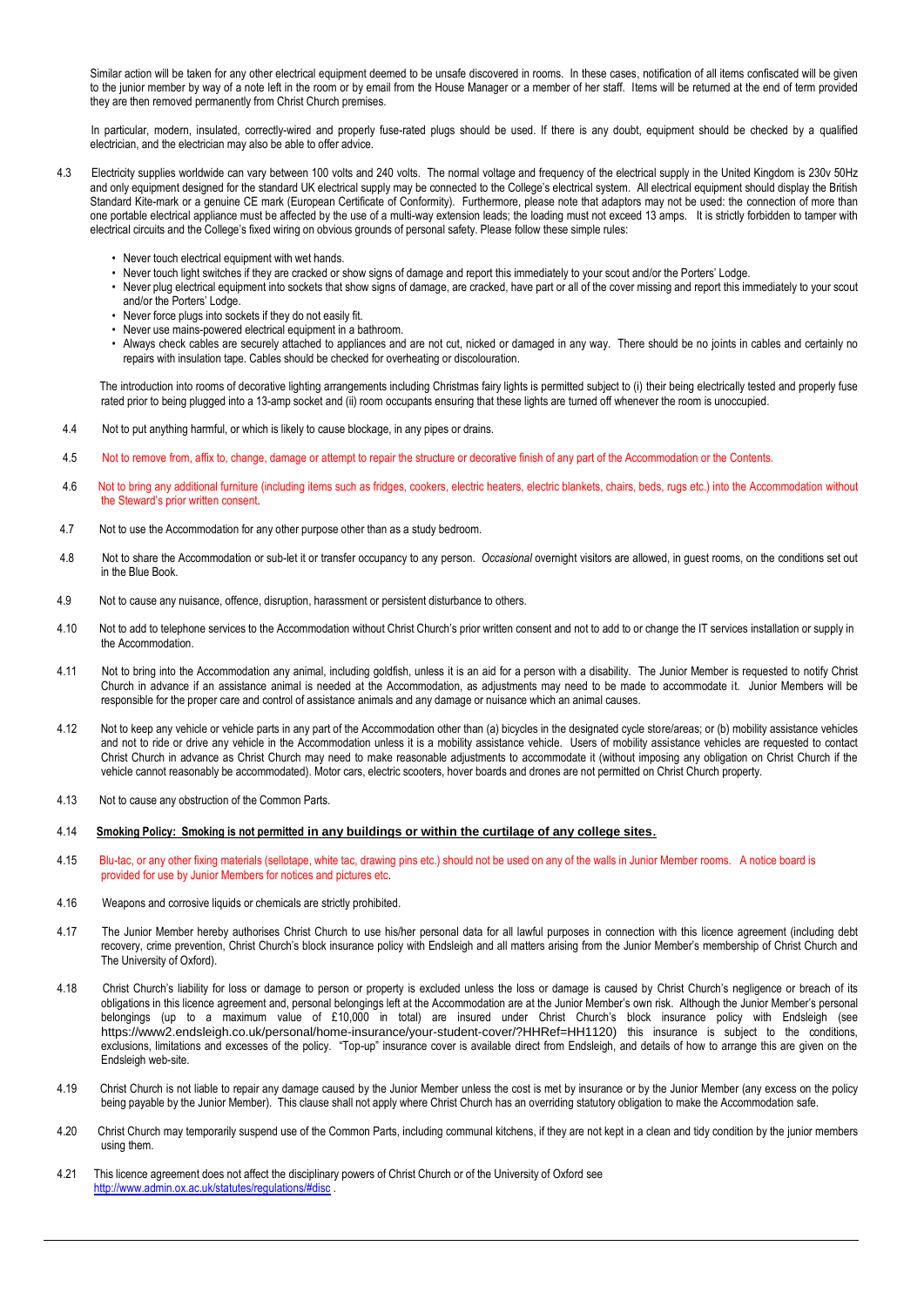- 4.22 Christ Church is entitled, at the Junior Member's expense, to remove from the Accommodation or the Common Parts any article which constitutes an obstruction or a fire or health or safety risk but (unless perishable) will if requested return it to the Junior Member on the termination of this licence agreement. Christ Church is entitled to remove any item left in the Accommodation by the Junior Member at the end of the Licence Period and shall not be obliged to return it to the Junior Member.
- 4.23 This licence agreement is a student licence under paragraph 8 of Schedule 1 to the Housing Act 1988 (but will operate as a licence where the Accommodation is designated for sharing, and is shared, with another junior member).
- 4.24 Notices under this licence agreement must be in writing (which includes email) and Christ Church's address for service is given on the first page of this licence agreement.
- 4.25 This licence agreement is not intended to confer any benefit to anyone who is not party to it.
- 4.26 This licence agreement and the policies referred to in it (together with the Blue Book and the terms and conditions of Endsleigh's insurance cover) contains all the terms agreed to by Christ Church and the Junior Member at the time it comes into effect and any variation to the terms will only be effective if agreed between the Junior Member and the Steward of Christ Church. Christ Church will confirm any agreed variation to the Junior Member in writing at the time the variation is made.

#### 5.0 **Termination of this Licence agreement**

- 5.1 Unless the Junior Member has made arrangements with Christ Church for late arrival this licence agreement will automatically terminate if the Junior Member has not taken up residence by the end of the first week of the tenancy, but the Junior Member will be liable for the daily Charge until the room is re-let or until the end of the licence period, whichever is earlier.
- 5.2 The College may terminate this licence agreement at any time by serving notice on the Junior Member if:
	- (a) Any payment is overdue by 21 days or more or
	- (b) The Junior Member is in serious or persistent breach of any of the Junior Member's obligations or (c) The Junior Member does not have status as a member of their Home College or of the University
	-
	- (c) The Junior Member does not have status as a member of their Home College or of the University of Oxford<br>(d) In the reasonable opinion of the Christ Church the health or behaviour of the Junior Member constitute In the reasonable opinion of the Christ Church the health or behaviour of the Junior Member constitutes a serious risk to him/herself or others or Christ Church's or other people's property.
- 5.3 The Junior Member may only terminate this licence agreement in accordance with this clause, and will remain liable for the Daily Charge until:
	- (a) The Junior Member has given notice to Christ Church's Steward that s/he wishes to leave; **and**<br>(b) The Junior Member makes payment for, or puts right, to Christ Church's reasonable satisfactio
		- The Junior Member makes payment for, or puts right, to Christ Church's reasonable satisfaction any breach of the Junior Member's obligations in this licence agreement; **and**
	- (c) A replacement student or Christ Church junior member who is reasonably satisfactory to Christ Church as a tenant and who is not already a tenant of Christ Church enters into a licence agreement with Christ Church (Christ Church will assist the Junior Member in finding a replacement, but does not guarantee it will be able to find one); **and**
	- (d) The Junior Member pays a fee (of £25 where Christ Church finds a replacement student or of £25 where the Junior Member finds a replacement student) towards Christ Church's costs of administration and cleaning of the Accommodation.

Conditions (b) to (d) in this clause shall not apply if the Junior Member is able to show that the reason for termination is a serious or persistent breach of Christ Church's obligations in this licence agreement. For the avoidance of doubt, Christ Church will make vacated rooms available to other junior members or students for room transfers, but room swaps will not be treated as replacements and refunds of the daily Charge will only be given where the void in the Accommodation caused by the Junior Member's early departure has been filled and there is no loss to Christ Church. Christ Church shall be entitled to fill any rooms which are already vacant before allocating people on its waiting list to the Accommodation.

- 5.4 If this licence agreement is terminated early by Christ Church it will refund to the Junior Member a fair proportion of pre-paid daily Charge (after making any proper deductions to cover its losses) as soon as possible after the termination becomes effective but if Christ Church terminates this licence agreement under clause 5.2 no refund will be given.
- 5.5 (a) Christ Church reserves the right to relocate the Junior Member to comparable alternative accommodation during the Period of Residence where it is reasonable to do so but unless the reason for relocation is because the Junior Member is in breach of one or more of their obligations in this licence agreement the Junior Member will have the right to terminate this licence agreement (without having to comply with the conditions in clause 5.3) as an alternative to relocating.
	- Where Christ Church relocates the Junior Member because the Junior Member is in breach of one or more of their obligations in this licence agreement [or where the relocation is made at the Junior Member's request] the Junior Member shall pay the College an administration fee of £25.
- 5.6 Christ Church's acceptance of the keys/fob at any time shall not in itself be effective to terminate this licence agreement while any part of the Period of Residence remains unexpired.

#### **6.0 Shared Room Contracts**

Where the Accommodation is designated for occupancy by more than one person, this clause 6 applies but not otherwise:

Each occupier will have a separate agreement with Christ Church on substantially the same terms.

This agreement takes effect as a licence to occupy and not as a junior member tenancy. References to "licence agreement" and "Charges" shall be read as references to "licence agreement" and "licence Charge".

Where damage or loss occurs at the Accommodation and it is not possible for Christ Church (acting reasonably) to ascertain who is at fault, to pay a fair and reasonable proportion of the cost of repairing the damage or reinstating the loss including a proportion of the £25 administration fee.

If the Junior Member becomes the sole occupier of the accommodation, Christ Church may require the Junior Member to move to a room designated for single occupancy or other shared accommodation otherwise the Junior Member may remain alone in the room/shared flat or house.

Christ Church may introduce other junior member(s) to the Accommodation if it is in single occupancy and will use reasonable endeavours to give reasonable notice to the junior member in occupation of its intention to do so. Clause 5.3 applies to junior members wishing to leave shared Accommodation; however, refunds of the daily Charge will only be given to junior members who have left a shared room when a replacement sharing junior member begins occupation.

Christ Church shall not be obliged to relocate either junior member in the event that sharing junior members do not get on with each other, but will treat transfer requests sympathetically in such circumstances. Junior Members in shared rooms have the same rights to terminate their tenancy agreements as Junior Members in single rooms.

Junior Members in shared rooms will show the utmost respect for the other occupier of the Accommodation and for their belongings. The rights of the sharing Junior Members are equal and neither has precedence or preference over the other.